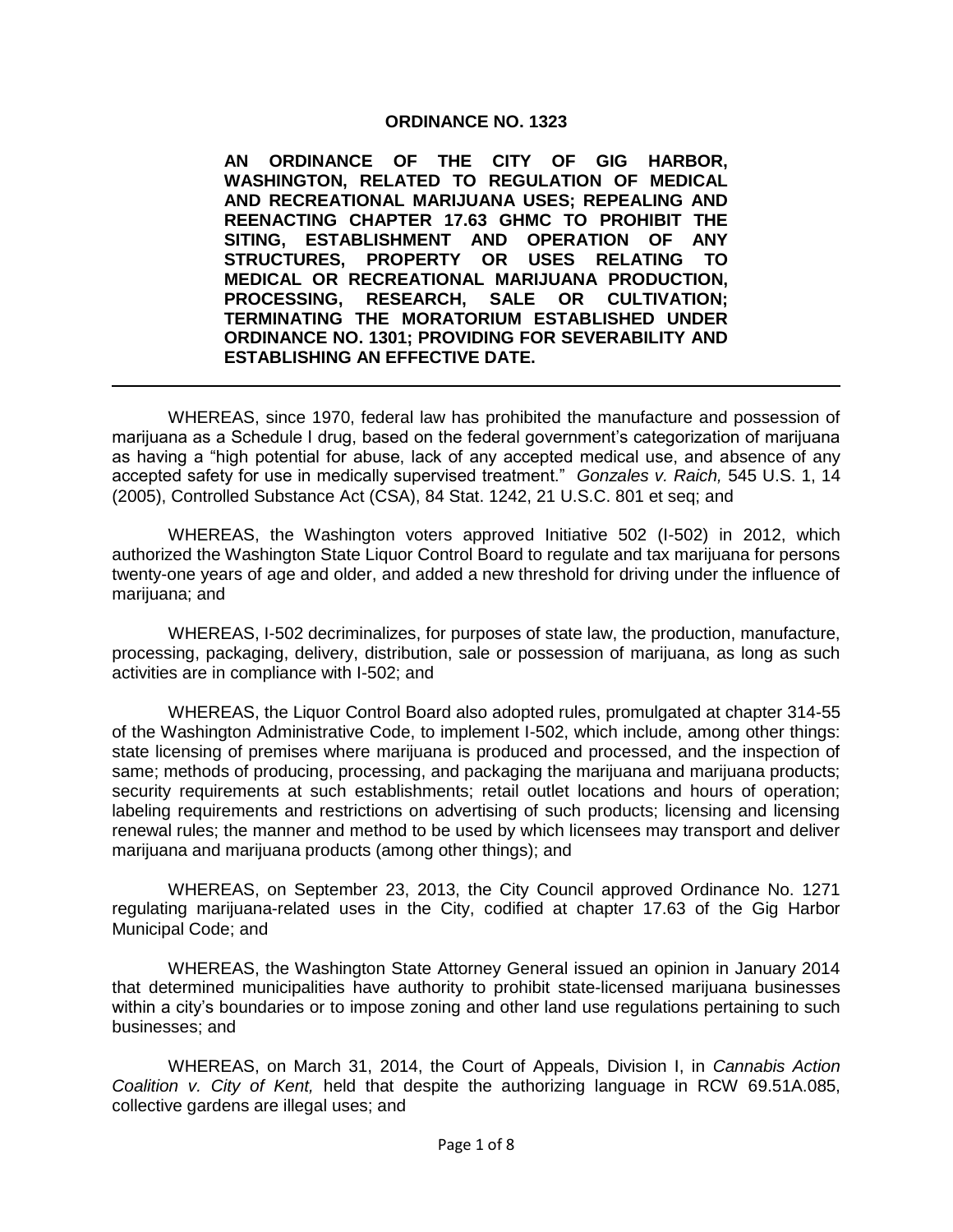WHEREAS, discussions between the Office of the Superintendent of Public Instruction (OSPI), the Peninsula School District, the City of Gig Harbor, and the WSLCB brought to the City's attention areas of concern regarding non-traditional educational sites funded by OSPI but not recognized in the permitting of licenses by WSLCB; and

WHEREAS, as a result, on April 14, 2014, the City approved Ordinance No. 1290 adopting an immediate six-month moratorium on applications for marijuana uses while the City considered regulations to address the definition of "secondary school;" and

WHEREAS, in August, 2014, the Rocky Mountain High Intensity Drug Trafficking Area issued a report entitled: "The Legalization of Marijuana in Colorado – the Impact," noting that: as of June 19, 2014, 36 counties prohibited recreational marijuana businesses, 8 counties had a moratorium or temporary ban on recreational marijuana businesses, 174 cities had prohibited recreational marijuana and 45 cities had a moratorium on recreational marijuana businesses; and

WHEREAS, the City Council held several public meetings to discuss the appropriate provisions for regulation of marijuana uses in the City and during this period the Pierce County Superior Court, on August 29, 2014, upheld the City of Fife's ban on all marijuana uses within the City of Fife; and

WHEREAS, due to the changing legal landscape relating to marijuana uses, the City Council anticipated and desired additional guidance from the legislature and the courts; and

WHEREAS, on September 22, 2014 the City Council approved Ordinance No. 1301 adopting a 12-month moratorium on applications for marijuana uses, requiring all non-exempt development permit applications and business license applications to be rejected and adopting a work plan directing the planning commission to draft an ordinance amending definitions in chapter 17.63 GHMC and to make any other recommendations in response to changes in law, among other things; and

WHEREAS, in 2015 the legislature passed Second Substitute Senate Bill 5052 (SSSB 5052), which changed the name of the Liquor Control Board to the Liquor and Cannabis Board, provided for a phase-out of collective gardens by July 1, 2016 and authorized cooperatives, as defined (effective July 24, 2015) and Senate Bill 5121 which created a marijuana research license that permits a licensee to produce and possess marijuana for limited research purposes; and

WHEREAS, on June 4, 2015, the Planning Commission held a public hearing to consider a broad range of options, including an outright ban of marijuana related uses, changes to definitions, separation requirements, and changes in law, and issued its recommendation to the City Council dated June 24, 2015; and

WHEREAS, after the Planning Commission issued its recommendation, the legislature passed Second Engrossed Second Substitute House Bill 2136 (SESSHB 2136), effective July 24, 2015, which provides for sales tax distributions to jurisdictions that do not prohibit marijuana producers, processors, or retailers and also includes language acknowledging a local jurisdiction's right to prohibit or place additional restrictions on the location of cooperatives within the jurisdiction; and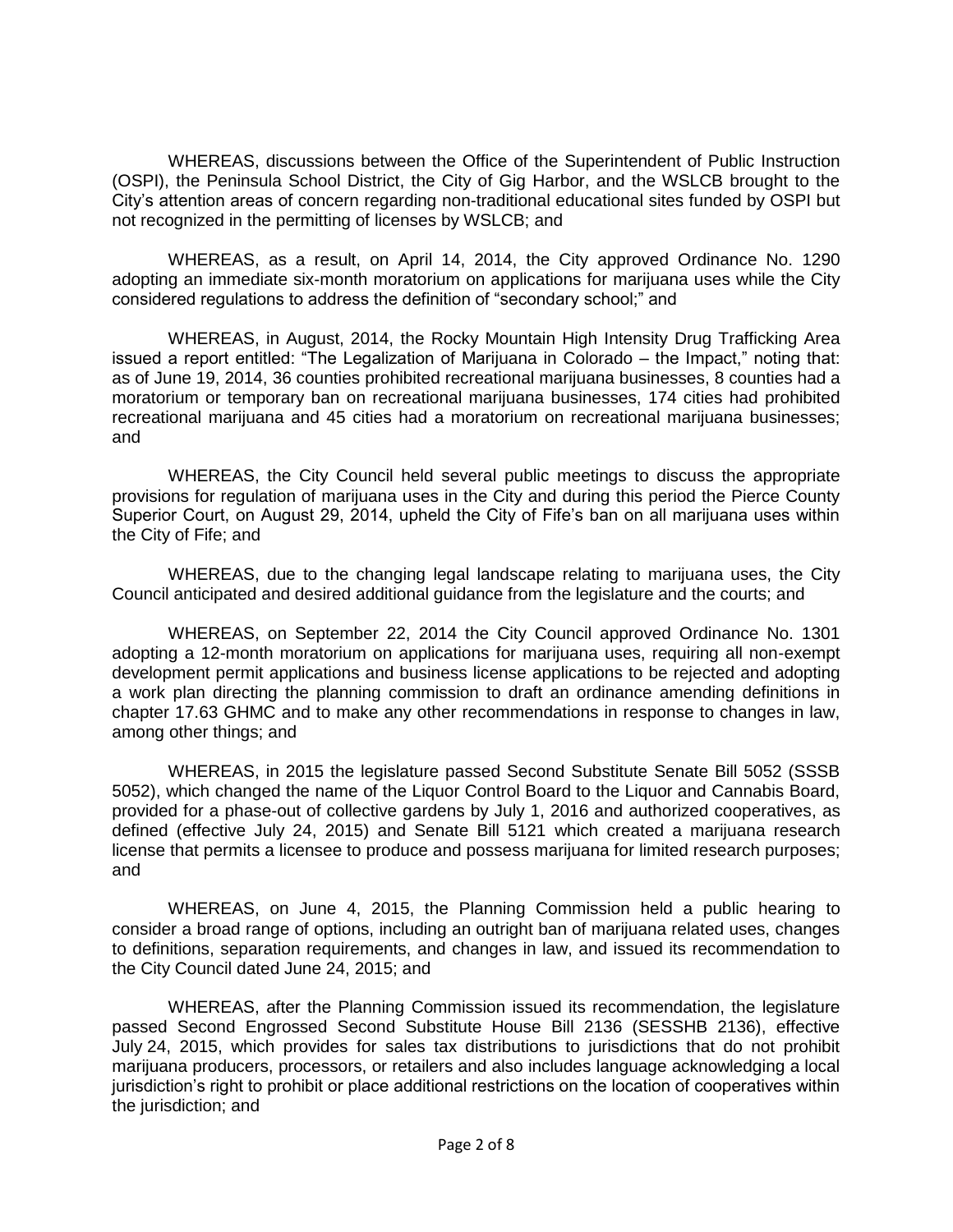WHEREAS, as part of its compliance with the State Environmental Policy Act (SEPA) for the adoption of the rules for recreational marijuana regulation, the State adopted one report on the environmental impacts associated with the cultivation of marijuana, and the City is not aware of any other analyses performed by the State of Washington or any other entity to determine the environmental or secondary land use impacts that a proliferation of medical and recreational marijuana uses would have on towns, cities and counties in Washington; and

WHEREAS, nothing indicates that the Liquor and Cannabis Board will perform any additional analyses under SEPA to determine the significant adverse environmental impacts associated with any individual licensee's operation of a marijuana business; and

WHEREAS, the City plans under the Growth Management Act ("GMA," chapter 36.70A RCW), and is required to perform SEPA in connection with adopting any comprehensive plan or development regulations; and

WHEREAS, given that the City has no environmental information upon which to make any determinations relating to marijuana uses, such as the traffic associated with retail outlets or the water demand for processors, the City must collect the same from either the experiences of other areas or by empirical knowledge (after the use has located in the City and the impacts are known); and

WHEREAS, prior to adoption of further regulations relating to marijuana uses, the City will take careful, deliberate steps to evaluate marijuana uses, and to perform the environmental analysis that the State omitted; and

WHEREAS, the City Council held a public hearing on July 27, 2015, to take public testimony relating to this ordinance; and

WHEREAS, after consideration of the recommendation of the Planning Commission, the information provided by staff and public testimony, the City Council deems it to be in the public interest to repeal the marijuana regulations set forth in chapter 17.63 GHMC and reenact chapter 17.63 GHMC to prohibit all marijuana land uses in the City to protect the health, safety and welfare of citizens of the City;

NOW, THEREFORE, THE CITY COUNCIL OF THE CITY OF GIG HARBOR, WASHINGTON, HEREBY ORDAINS AS FOLLOWS:

Section 1. Findings. In support of the actions taken by this ordinance, the Gig Harbor City Council hereby adopts the following as findings and conclusions the recitals set forth above and the following:

A. Marijuana remains illegal under federal law. A memorandum issued by the U.S. Attorney General's office on August 29, 2013 did not change the law, but only announced the decision of the U.S. Attorney's Office to exercise prosecutorial discretion with regard to enforcement of the federal law within the States of Colorado and Washington. The U.S. Attorney's Office reserved the power to prosecute in any instance where it felt the efforts of the states fell short of "robust regulation," where a threat exists for the illegal distribution to minors, or where a threat of interstate distribution of marijuana was encountered.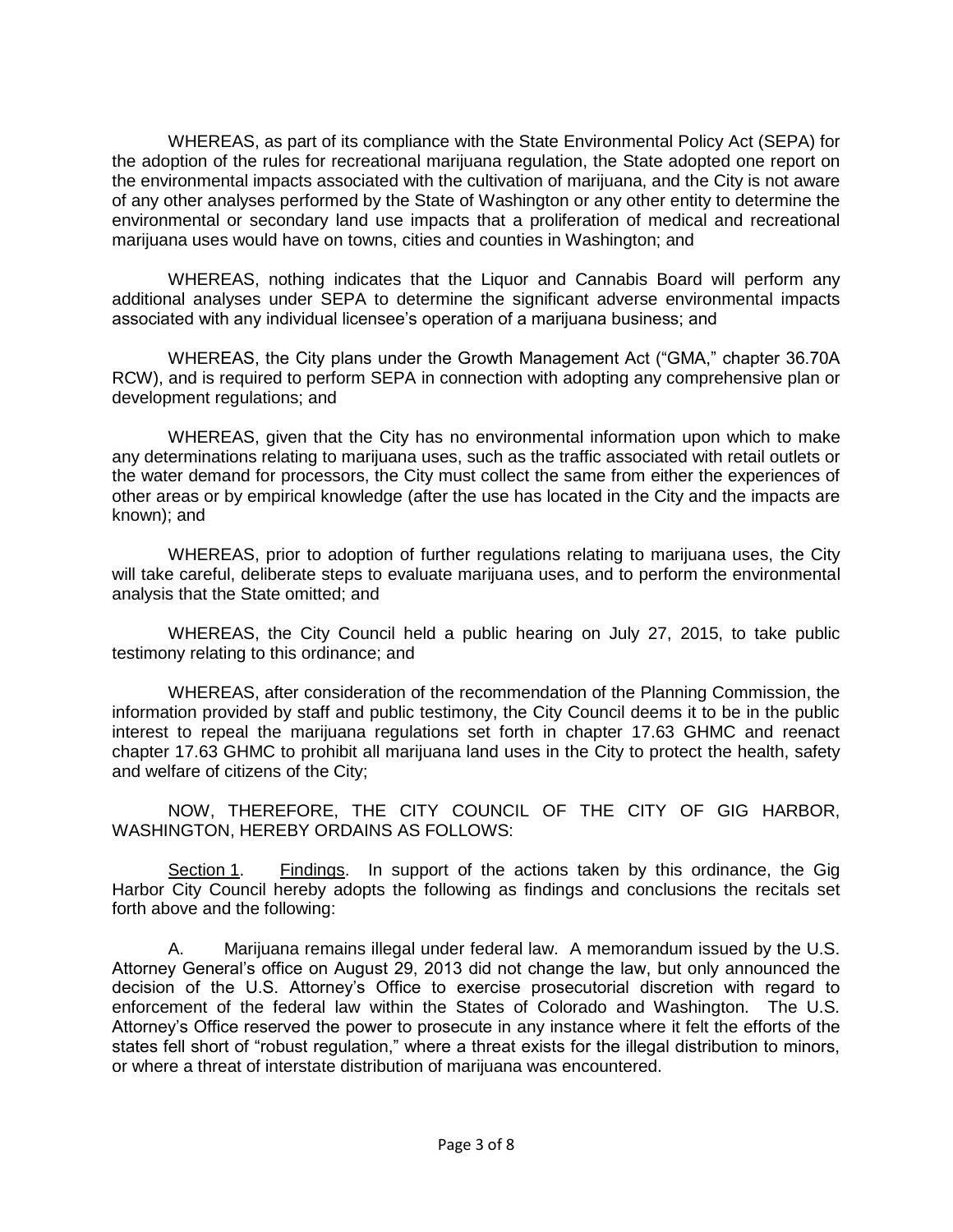B. The Washington State Constitution at Article 11, Section 11, grants the City of Gig Harbor authority to enact legislation regulating land uses within its jurisdiction so long as such local legislation is consistent with the general laws.

C. Nothing in Initiative 502 decriminalizing certain possession, use and delivery of specified amounts of marijuana and authorizing the Washington State Liquor Cannabis Board to develop and implement regulations for the licensing of marijuana production, processing and retailing expressly or impliedly preempts the City of Gig Harbor from exercising its land use regulatory authority, including the ban of marijuana cultivation, production, processing and retailing within city limits.

D. Nothing in chapter 69.51.A RCW--Medical Use of Cannabis Act--expressly or impliedly preempts the City of Gig Harbor from exercising its land use regulatory authority, including the prohibition of collective gardens (which are to be phased out completely in Washington State by July 1, 2016).

E. SESSHB 2136, effective July 24, 2015, recognizes a City's authority to prohibit cooperatives, as defined in SSSB 5052, within its jurisdiction.

F. Initiative 502 (codified in chapter 69.50 RCW), chapter 69.51A RCW, SSSB 5052 and SESSHB 2136 do not *require* any city to allow the location of any marijuana production, processing or retailing facility, collective garden, or cooperatives within its jurisdiction. The City retains jurisdiction under the state constitution and state law to adopt and enforce land use regulations intended to preserve and promote the general health, safety and welfare of its community.

G. Prohibiting the cultivation, production, processing and retailing of marijuana as set forth in Initiative 502, collective gardens as set forth in chapter 69.51A RCW, and cooperatives under SSSB 5052 is not intended to regulate the individual use of marijuana as authorized by Initiative 502 and chapter 69.51A RCW.

**Section 2. Termination of Moratorium.** The Gig Harbor City Council hereby terminates the moratorium imposed by Ordinance No. 1301.

**Section 3**. **Chapter 17.63 - Repeal and Reenactment**. Chapter 17.63 of the Gig Harbor Municipal Code is hereby repealed in its entirety and reenacted to read as follows:

## **CHAPTER 17.63**

#### **MARIJUANA LAND USES PROHIBITED**

**Sections.**

- **17.63.010 Purpose.**
- **17.63.020 Definitions.**
- **17.63.030 Prohibited Activities.**
- **17.63.040 Uses Not Permitted in Any Zone.**
- **17.63.050 Violations.**
- **17.63.060 Enforcement.**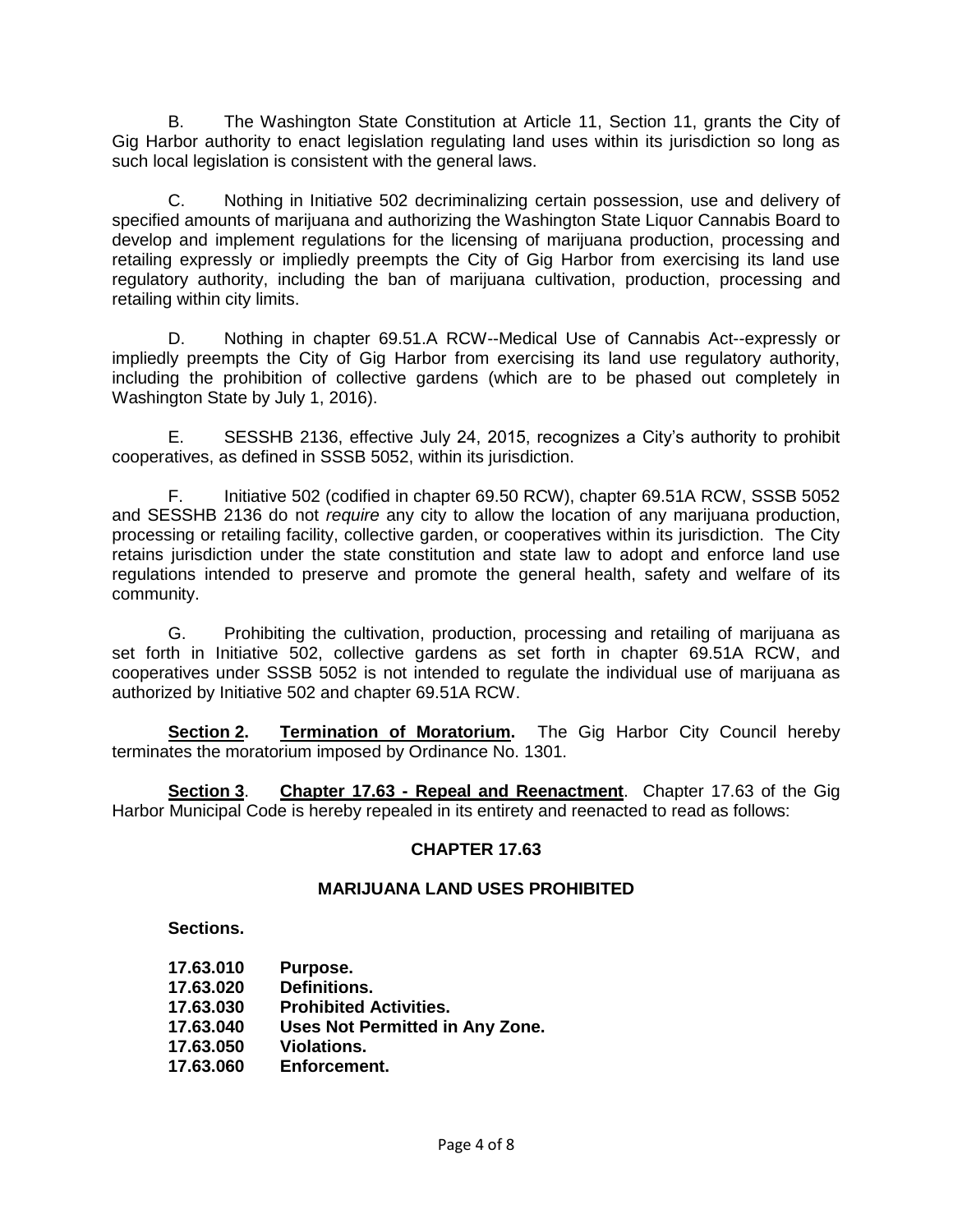### **17.63.010. Purpose.**

A. The purpose of this chapter is to enact a prohibition of all medical and recreational marijuana uses, including medical marijuana dispensaries, collective gardens, cooperatives, individual or group cultivation of marijuana, and all marijuana production, processing, research and retailing, including those marijuana businesses licensed by the Washington State Liquor and Cannabis Board.

B. It is also the purpose of this chapter to stem the negative impacts and secondary effects associated with all marijuana uses, whether medical or recreational, including but not limited to the extraordinary and unsustainable demands that have been or will be placed upon scarce City policing, legal, policy and administrative resources; neighborhood disruption, increased transient visitors and intimidation; the exposure of school-age children and other sensitive residents to marijuana, illegal sales to both minors and adults; fraud in issuing, obtaining or using marijuana prescriptions and murders, robberies, burglaries, assaults, drug trafficking and other violent crimes.

C. No part of this chapter is intended to or shall be deemed to conflict with federal law, including but not limited to, the Controlled Substances Act, 21 U.S.C. Section 800 *et seq.*, the Uniform Controlled Substances Act (chapter 69.50 RCW).

**17.63.020. Definitions.** For purposes of this chapter, the following definitions apply:

"Collective Garden" means any place, area, or garden where qualifying patients engage in the production, processing, and delivery of marijuana for medical use as set forth in chapter 69.51A RCW and subject to the limitations therein, and to be phased-out effective July 1, 2016.

"Cooperative" means an entity with up to four members located in the domicile of one of the members, registered with the Washington State Liquor and Cannabis Board, and meeting the requirements under chapter 69.51A RCW.

"Cultivation" means the planting, growing, harvesting, drying or processing of marijuana plants or any part thereof.

"Dispensary, Medical Marijuana" means: any location that does not meet the definition of a "collective garden" and does not have a license from the Washington State Liquor and Cannabis Board for a marijuana producer, processer or retailer pursuant to I-502, where marijuana is processed, dispensed, selected, measured, compounded, packaged, labeled or sold. It also includes any vehicle or other mode of transportation, stationary or mobile, which is used to transport, distribute, deliver, sell, barter, trade or give away marijuana.

"Marijuana" means all parts of the plant cannabis, whether growing or not, with a THC concentration greater than zero point three percent (0.3%) on a dry weight basis; the seeds thereof; the resin extracted from any part of the plant; and every compound, manufacture, salt, derivative, mixture, or preparation of the plant, its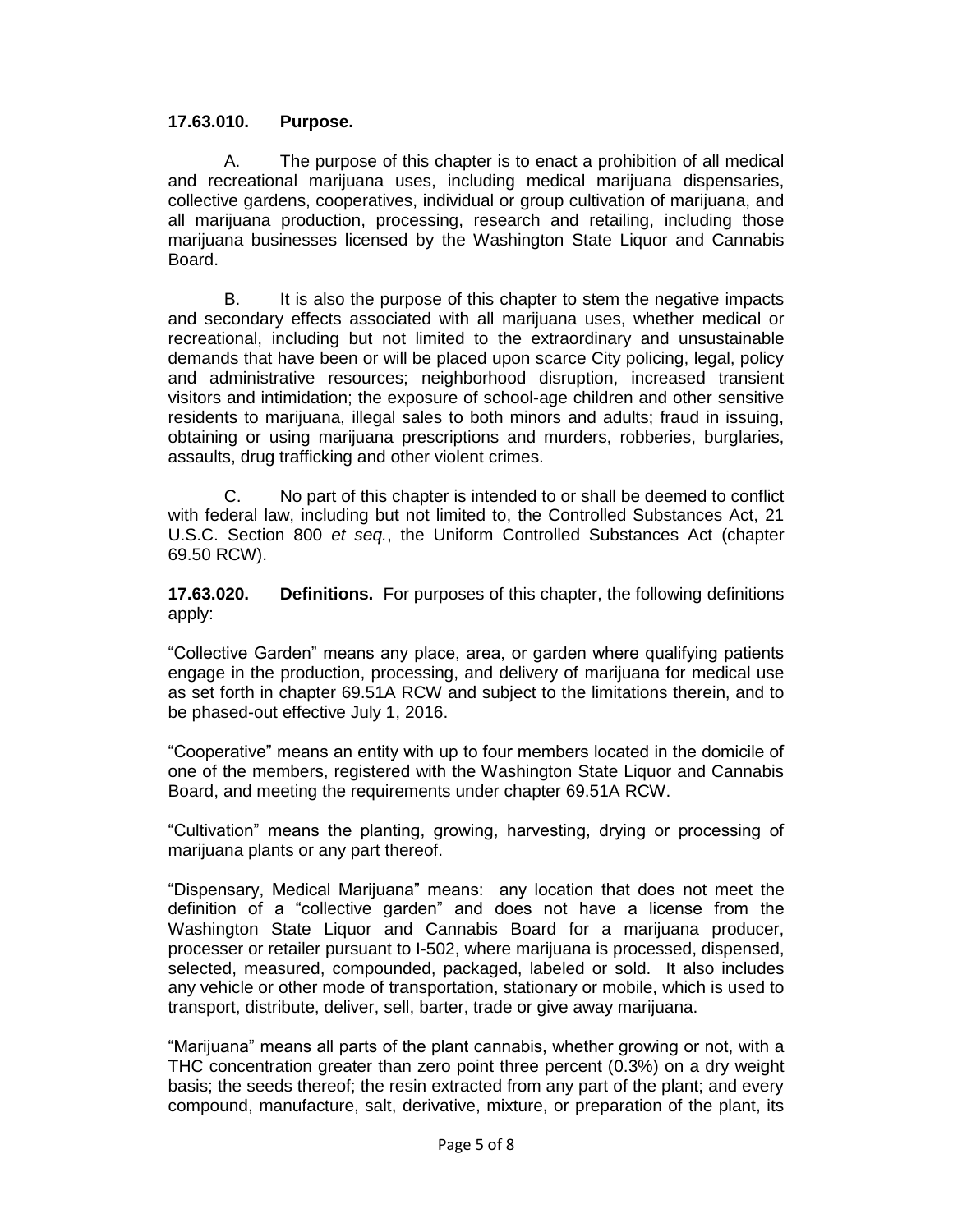seeds or resin. The term does not include the mature stalks of the plant, fiber produced from the stalks, oil or cake made from the seeds of the plants, any other compound, manufacture, salt, derivative, mixture, or preparation of the mature stalks (except the resin extracted therefrom), fiber, oil, or cake, or the sterilized seeds of the plant which is incapable of germination.

"Marijuana concentrates" means products consisting wholly or in part of the resin extracted from any part of the plant cannabis and having a THC concentration greater than sixty percent.

"Marijuana infused products" means products that contain marijuana or marijuana extracts, are intended for human use, and have a THC concentration no greater than ten percent (10%). The term "marijuana infused products" does not include either usable marijuana or marijuana concentrates.

"Marijuana processor" means a person licensed by the Washington State Liquor and Cannabis Board to process marijuana into usable marijuana, marijuana infused products, and marijuana concentrates, package and label usable marijuana, marijuana infused products, and marijuana concentrates for sale in retail outlets, and sell usable marijuana, marijuana infused products, and marijuana concentrates at wholesale to marijuana retailers.

"Marijuana producer" means a person licensed by the Washington State Liquor and Cannabis Board to produce and sell marijuana at wholesale to marijuana processors and other marijuana producers.

"Marijuana researcher" means a person licensed by the State Liquor and Cannabis Board to produce and possess marijuana for limited research purposes.

"Marijuana retailer" means a person licensed by the Washington State Liquor and Cannabis Board to sell usable marijuana, marijuana infused products, and marijuana concentrates in a retail outlet.

"Person" means an individual, corporation, business trust, estate, trust, partnership, association, joint venture, government, governmental subdivision of agency or any other legal or commercial entity.

"Useable Marijuana" means dried marijuana flowers. The term "useable marijuana" does not include either marijuana-infused products or marijuana concentrates.

#### **17.63.030. Prohibited Activities.**

A. It is unlawful to own, establish, site, operate, use or permit the establishment, siting, operation, or use of a medical marijuana dispensary, collective garden, cooperative or marijuana production, processing, research or retail facility, regardless of whether it has a license from the Washington State Liquor and Cannabis Board.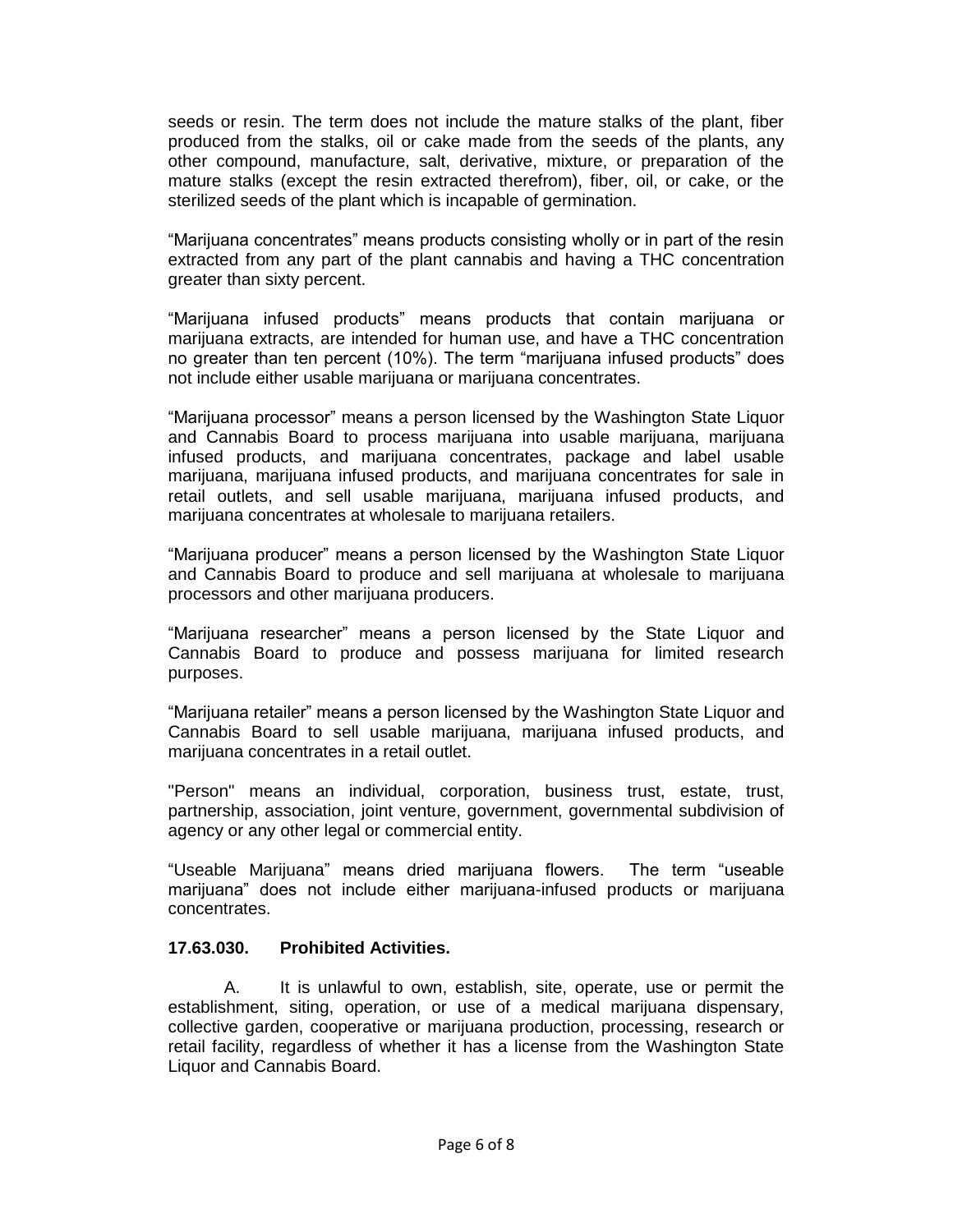B. It is unlawful to perform any individual or group marijuana cultivation activities anywhere in the City, regardless of whether such individual or group cultivation is addressed in chapter 69.51A RCW or other state law.

C. It is unlawful to lease to, rent to, or otherwise allow the operation of any medical marijuana dispensary, collective garden, cooperative, marijuana production, processing, research, or retailing business, whether it is located outdoors, indoors, in any building, structure, premises, location or on land in the City and regardless of whether the activity has been licensed by the Washington State Liquor and Cannabis Board.

D. The City shall not issue any business license for any marijuana businesses regardless of whether the business has been licensed by the Washington State Liquor and Cannabis Board. Any business license obtained in error or through misrepresentation of the activities conducted by the individual business shall be invalid and of no force and effect.

## **17.63.040. Use Not Permitted In Any Zone.**

The use of any building, structure, premises, location or land for a medical marijuana dispensary, collective garden, cooperative, marijuana production, processing, research, or retailing is not allowed in the City, and such uses and activities are not permitted uses in any zone.

# **17.63.050. No Vested or Nonconforming Rights.**

Neither this chapter nor any other City ordinance, City action or failure to act, statement, representation, certificate, approval, or permit issued by the City or its departments, or their respective representatives, agents, employees, attorneys or assigns, shall create, confer, or convey any vested or nonconforming right or benefit regarding any marijuana business, collective garden, cooperative or marijuana producer, processor, researcher or retailer, even if licensed by the Washington State Liquor and Cannabis Board.

## **17.63.060. Violations.**

Any violations of this chapter may be enforced as set forth in chapter 17.07 or as applicable, the Uniform Controlled Substances Act, chapter 69.50 RCW. In addition, violations of this chapter may be deemed to be a public nuisance and may be abated by the City under the procedures set forth in state law for the abatement of public nuisances.

**Section 4. Transmittal to Department.** Pursuant to RCW 36.70A.106, this Ordinance shall be transmitted to the Washington State Department of Commerce.

**Section 5. Severability.** If any section, sentence, clause or phrase of this Ordinance should be held to be unconstitutional by a court of competent jurisdiction, such invalidity or unconstitutionality shall not affect the validity or constitutionality of any other section, sentence, clause or phrase of this Ordinance.